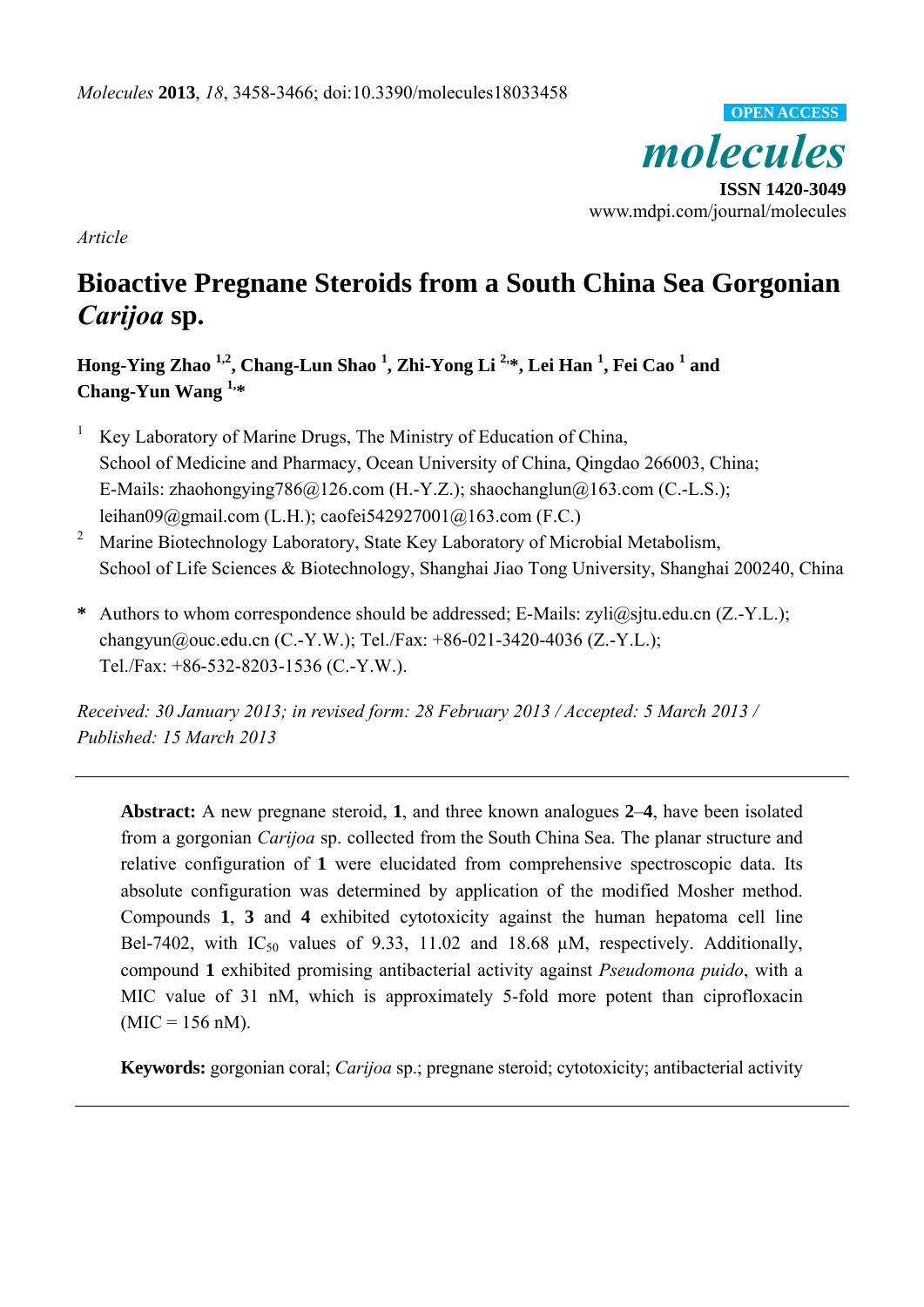## **1. Introduction**

Steroidal compounds from marine organisms possess a wide array of unusual structures. Among them, pregnane steroids characterized by an uncommon vinyl side chain represent a minor group of metabolites, and octocorals appear to be their most prolific source [1–3]. Indeed, over 50 such compounds with vinyl side chains have been reported from the marine environment. These compounds have received much attention due to their multiple potent biological properties, including antibacterial [2], antiprotozoan [4,5] anti-inflammatory [6,7] and cytotoxic activities [7,8]. Recently, in the course of our investigation on new bioactive substances from corals collected from the South China Sea [9–12], the gorgonian *Carijoa* sp. attracted our attention because the EtOAc crude extract displayed significant toxicity toward the larvae of the brine shrimp *Artemia salina*, with a mortality rate of 88.6% at a concentration of 25 μg/mL. Chemical investigation on the active extract led to the isolation of four pregnanes with a 3-one framework: 15*β*-hydroxypregna-1,4,20-trien-3-one (**1**), 15*β*-acetoxypregna-1,4,20-trien-3-one (**2**) [13], 18-acetoxypregna-1,4,20-trien-3-one (**3**) [13], and pregna-1,4,20-trien-3-one (**4**) [14,15] (Figure 1). Their structures were elucidated by NMR spectroscopic methods and comparison with data previously reported in the literature. Among these isolated compounds, **1** is a new pregnane steroid.





# **2. Results and Discussion**

Compound 1 was obtained as pale yellow oil. Its molecular formula was determined as  $C_{21}H_{28}O_2$  by HRESIMS, suggesting eight degrees of unsaturation. Like 2, the <sup>1</sup>H-NMR spectrum of 1 (Table 1) showed the typical signals in the low-field region of a dienone system (H-1, H-2 and H-4) along with vinyl group (H-21a, H-21b and H-20) signals. The most obvious differences were the presence of one signal at  $\delta_H$  4.10 (m H-15) in 1 instead of the corresponding signal  $\delta_H$  5.10 (m, H-15) in 2, and the disappearance of the methyl group signal at  $\delta_H$  2.05 (s, COCH<sub>3</sub>) in **1**. In the <sup>13</sup>C-NMR spectra, the methine carbon signal of C-15 was shifted upfield ( $\delta$ C 69.0 in 1 *vs.*  $\delta$ C 73.7 in 2) and the carbonyl carbon signal at  $\delta_c$  170.5, together with the acetyl methyl carbon signal at  $\delta_c$  21.6, had disappeared in **1**, which was the result of a hydroxy substituent at C-15 in **1**, instead of the acetoxy group in **2**. Furthermore, the position of the hydroxy group was confirmed as C-15 on the basis of the  $\rm ^1H-^1H$ COSY correlation between H-15 ( $\delta$ H 4.10 m) and the hydroxyl proton ( $\delta$ H 4.45 d *J* = 4.0). The contiguous sequence of correlations from H-6 to H-12, and from H-8 to H-21 in the  $\mathrm{^{1}H-^{1}H}$  COSY spectrum (Figure 2) and the HMBC correlations (Figure 2) between H-1/C-3 and C-5, H-4/C-6 and C-10, H-21/C17, as well as from H-18 to C-12, C-13, C-14 and C-17, and from H-19 to C-1, C-5, C-9 and C-10 (Table 1) indicated that **1** has a 3-one pregnane skeleton similar to that of **2**, but with a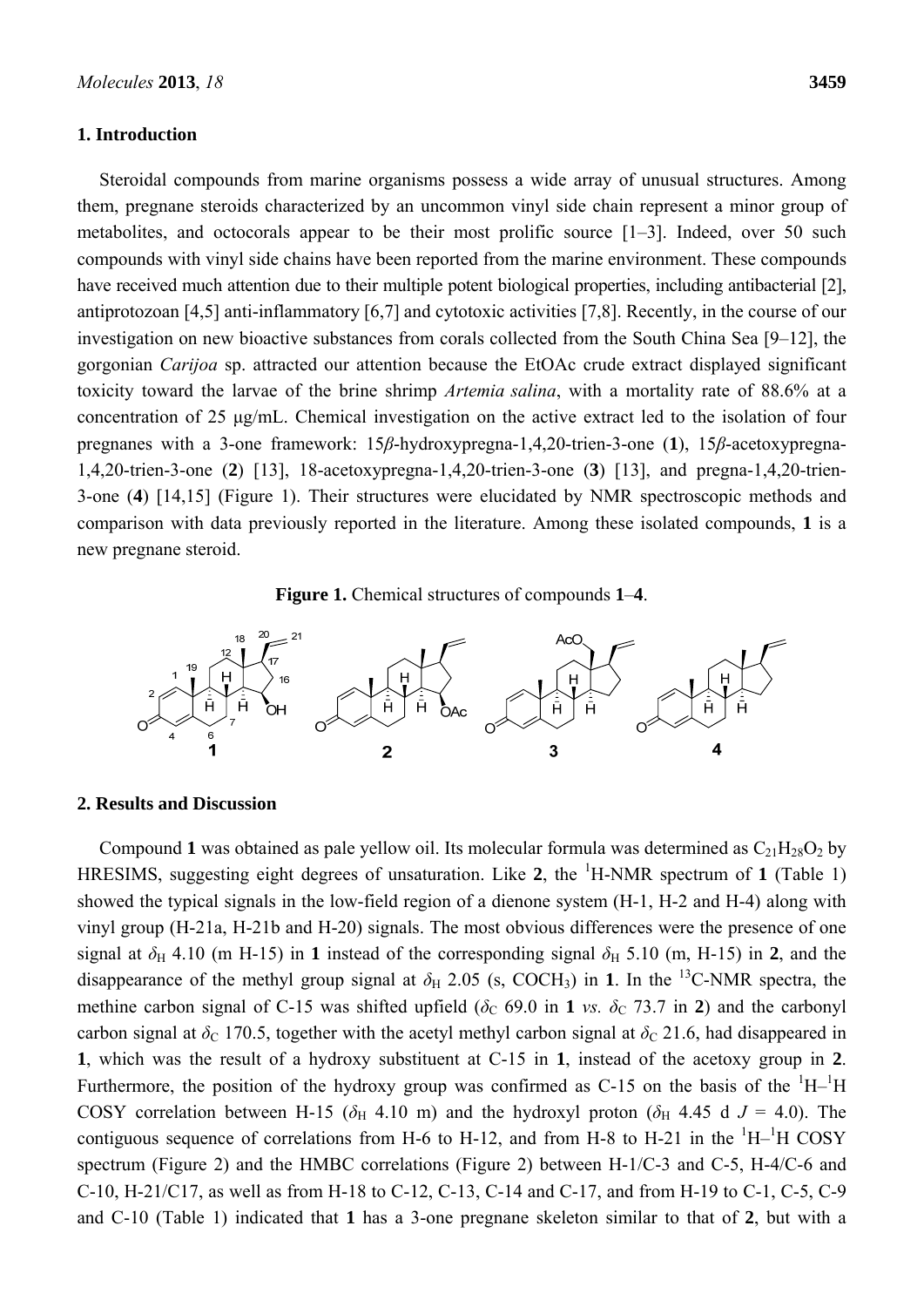hydroxy group at C-15. Treatment of **2** with NaOH in the presence of ethanol afforded **1** as the major product, which further confirmed the structure of **1**. Because the relative configurations of **2** have been previously established, the chemical conversion from **2** allowed the determination of *β*-orientation of hydroxy group at C-15 in **1**, and the NOESY correlations between H-14/H-15, H-15/H-16*α* and H-16*α*/H-17, as well as H-18/H-16*β*, H-16*β*/H-20 and H-20/H-18, also confirmed the *β*-stereochemistry of the hydroxy group at C-15. This configuration was also confirmed by the correlations between H-19/H-8 and H-8/H-18 in the NOESY spectrum (Figure 3).

| <b>Positon</b> | $\delta_{\rm H}$          | $\delta_{\rm C}$ | <b>HMBC</b>                    |
|----------------|---------------------------|------------------|--------------------------------|
| $\mathbf{1}$   | 7.21 d $(10.1)$           | 156.9            | C-3, C-5, C-9, C-10, C-19      |
| $\sqrt{2}$     | 6.11 dd $(10.1, 1.9)$     | 127.1            | $C-10$                         |
| $\overline{3}$ |                           | 185.3            |                                |
| $\overline{4}$ | 6.00 s                    | 123.3            | $C-6, C-10$                    |
| 5              |                           | 170.1            |                                |
| 6              | 2.48 m                    | 32.4             | $C-5$                          |
|                | 2.33 m                    |                  |                                |
| $\tau$         | 2.27 m                    | 32.7             |                                |
|                | $0.98$ m                  |                  |                                |
| $\,8\,$        | 1.94 m                    | 31.7             |                                |
| 9              | $1.05$ m                  | 53.1             | $C-19$                         |
| 10             |                           | 43.8             |                                |
| 11             | $1.68 \text{ m}$          | 22.3             |                                |
|                | $1.61$ m                  |                  |                                |
| 12             | $1.57 \text{ m}$          | 38.3             | $C-18$                         |
|                | $1.01$ m                  |                  |                                |
| 13             |                           | 43.3             |                                |
| 14             | $0.78$ dd $(11.1, 5.8)$   | 59.0             | $C-8$ , $C-13$ , $C-18$        |
| 15             | 4.10 m                    | 69.0             |                                |
| 16             | 2.18 m $(a)$              | 39.7             | $C-13$                         |
|                | 1.51 m $(\beta)$          |                  |                                |
| 17             | 1.85 m                    | 55.0             |                                |
| 18             | 0.87 s                    | 15.7             | C-12, C-13, C-14, C-17         |
| 19             | $1.22$ s                  | 18.9             | $C-1$ , $C-5$ , $C-9$ , $C-10$ |
| 20             | 5.79 ddd(17.3, 10.4, 7.4) | 139.6            |                                |
| 21             | 4.98 dd (10.4, 1.7)       | 115.3            | $C-17$                         |
|                | 4.96 dd (17.3, 1.7)       |                  |                                |
| $15-OH$        | 4.45 d $(4.0)$            |                  |                                |

**Table 1.** <sup>1</sup>H and <sup>13</sup>C-NMR data for compound **1** (400 and 100 MHz, in DMSO, ppm,  $J/Hz$ ).

Figure 2. Key <sup>1</sup>H<sup>-1</sup>H COSY and HMBC correlations for compound 1.

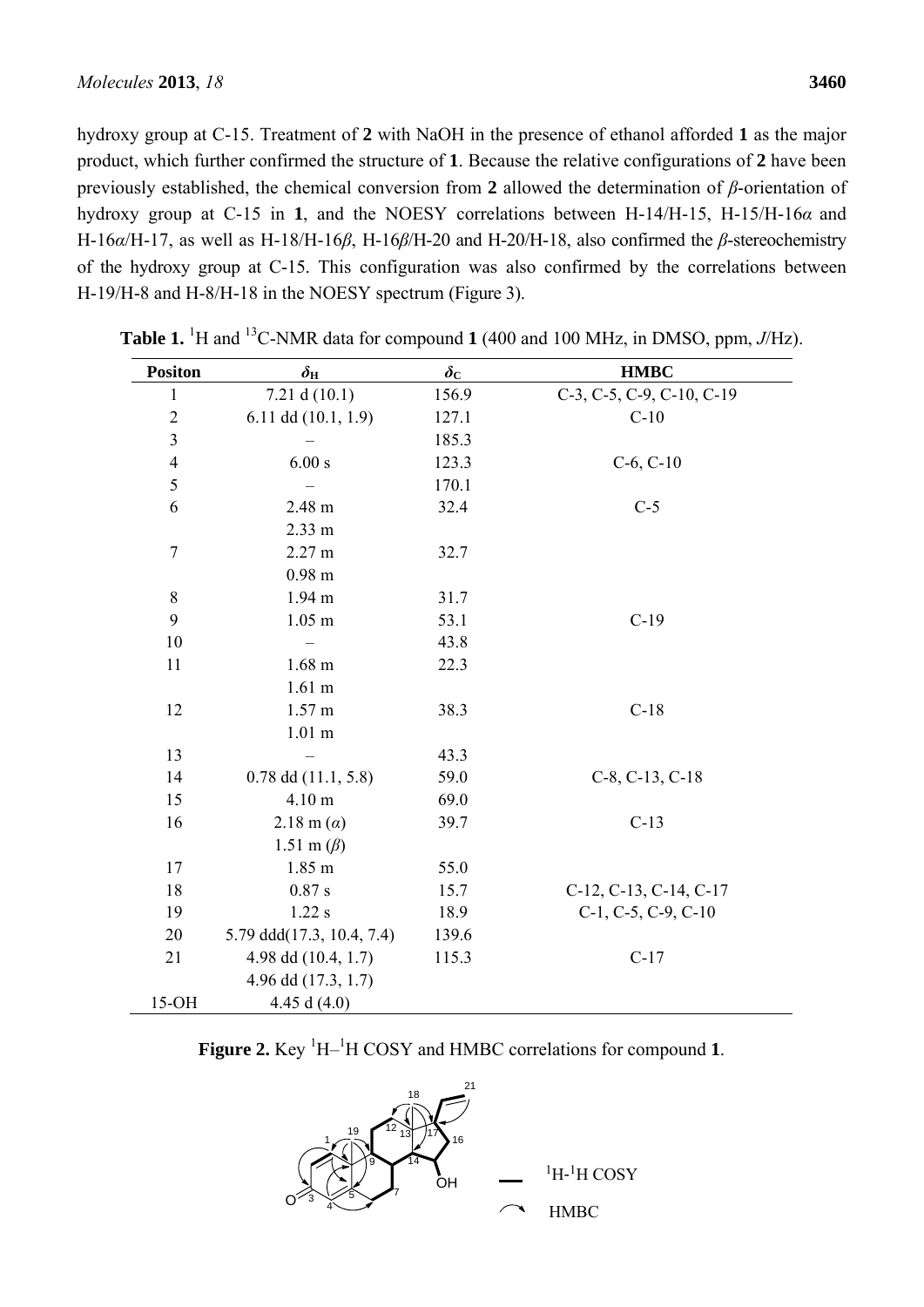

**Figure 3.** Selected NOESY correlations for compound **1**.

The absolute configuration of **1** was established by the modified Mosher method [16]. Treatment of **1** with (*S*)-(+)-*α*- and (*R*)-(–)-*α*-methoxy-*α*-(trifluoromethyl)phenylacetyl chloride (MTPA-Cl) gave the corresponding  $(R)$ - and  $(S)$ -MTPA esters **1r** and **1s**, respectively. The <sup>1</sup>H-NMR signals of the two MTPA esters were assigned on the basis of their  ${}^{1}H-{}^{1}H$  COSY spectra. The  $\Delta\delta_{H(S-R)}$  values were then calculated (Figure 4). Following the literature [16], the results indicated that the absolute configuration of C-15 was *R*. Therefore the absolute configurations at C-8, C-9, C-10, C-13, C-14 and C-17 in **1** were assigned as *R*, *S*, *S*, *R*, *S* and *R*, respectively. On the basis of the above evidence, the chemical conversion from **2** to **1** allowed the determination of the 8*R*,9*S*,10*S*,13*R*,14*S*,15*R*,17*R* configurations for **2** as the first report of its absolute configuration.

**Figure 4.** Values of  $\Delta \delta_{H(S-R)}$  (measured in CDCl<sub>3</sub>) of the MTPA esters of compound 1.



Compound **2** differed from **1** only in the acetate group at C-15. Actually we used EtOAc for their extraction and isolation, but even though **1** was dissolved in EtOAc and stirred at 40 °C for one week, **2** was not detected in solution, therefore, it seems very unlikely that **2** is an artifact of the isolation procedure. Furthermore, **2** has also been isolated and confirmed as a new natural product from an Indopacific octocoral *Carijoa* sp. [13].

All the isolated compounds were evaluated for the cytotoxic activity against the human hepatoma Bel-7402 and human normal embryonic lung fibroblast MRC-5 cell lines. Compounds **1**, **3** and **4** showed cytotoxicity to Bel-7402, with  $IC_{50}$  values of 9.33, 11.02 and 18.68  $\mu$ M, respectively. Compound 2 exhibited moderate cytotoxicity against Bel-7402, with an  $IC_{50} = 73.47 \mu M$ . Additionally, compounds **1**–**4** showed weak cytotoxicity against MRC-5.

The antibacterial activity of compounds **1**–**4** was further evaluated *in vitro* against a panel of pathogenic bacteria [17], including *Bacillus cereus*, *Tetragenococcus halophilus*, *Staphylococcus albus*, *Staphylococcus aureus*, *Escherichia coli*, *Pseudomonas putida*, *Nocardia brasiliensis*, and *Vibrio parahaemolyticus* (Table 2). Compounds **1** and **2** showed a broad spectrum of antibacterial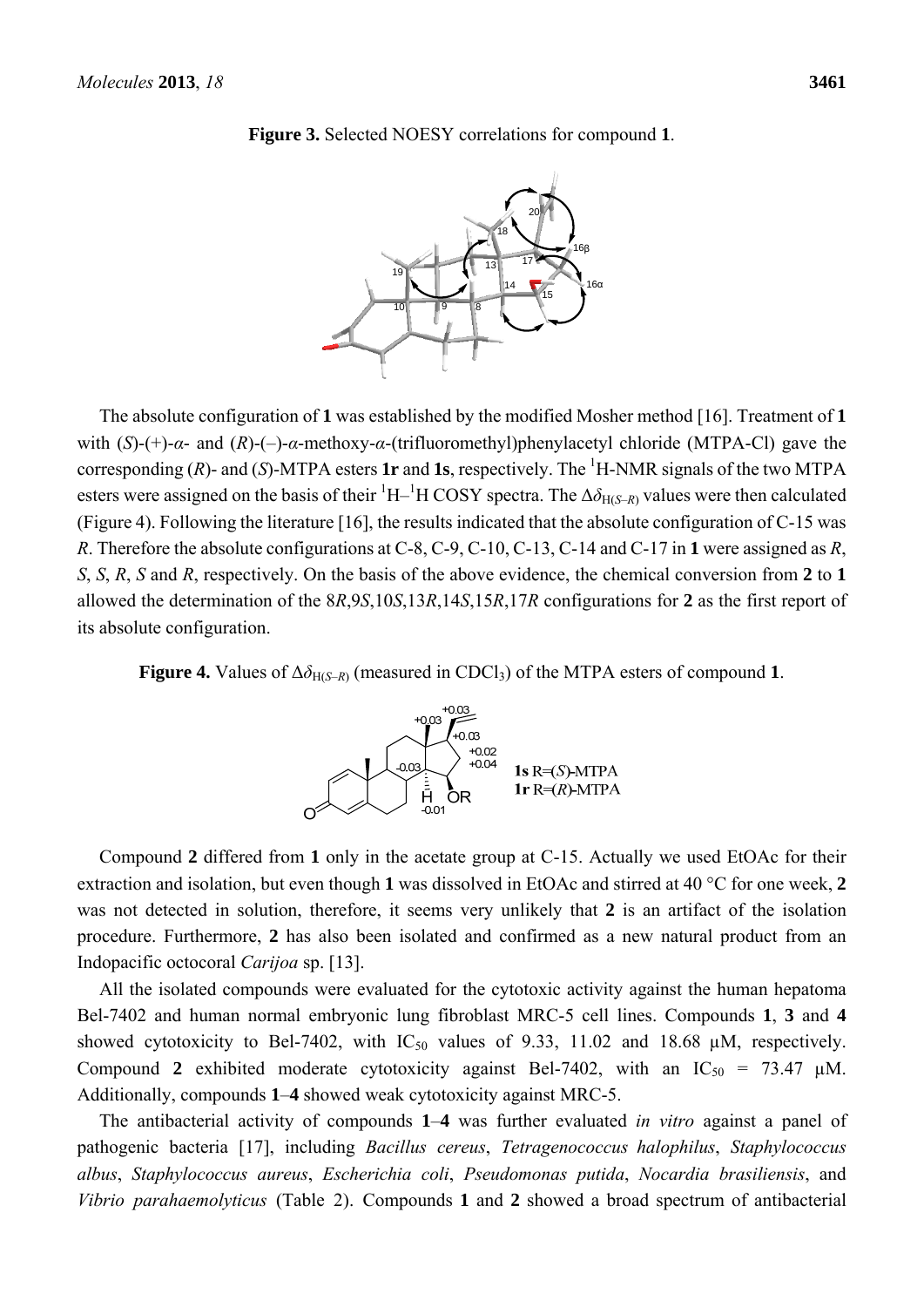activity. Compound **1** showed significant antibacterial activity against *S. aureus*, *S. albus*, *E. coli*, *V. parahaemolyticus* and *N. brasiliensis*, with MIC values of 0.063, 1.00, 1.00, 4.00, and 0.500 μM, respectively, and exhibited promising inhibitory activity against *P. putida*, with an MIC value of 31 nM, which was approximately 5-fold more potent than that of ciprofloxacin (MIC = 156 nM). Compound 2 inhibited seven pathogenic bacteria, but not *S. aureus*, and was especially active against *T. halophilus*, with a MIC value of 312 nM. Additionally, Compound **3** showed antibacterial activity against *B. cereus*, *S. aureus* and *T. halophilus* with MIC values of 2.50, 0.156, and 1.25 μM, respectively.

|                     | <b>Compounds</b> |                |       |       |               |  |
|---------------------|------------------|----------------|-------|-------|---------------|--|
| <b>Strains</b>      | 1                | $\overline{2}$ | 3     | 4     | Ciprofloxacin |  |
| B. cereus           | >64.0            | 5.00           | 2.50  | >50.0 | 0.078         |  |
| S. aureus           | 0.063            | >50.0          | 0.156 | >50.0 | 0.019         |  |
| S. albus            | 1.00             | 2.50           | >50.0 | >50.0 | 0.312         |  |
| T. halophilus       | >64              | 0.312          | 1.25  | >50.0 | 0.019         |  |
| E. coli             | 1.00             | 2.50           | >50.0 | >50.0 | 0.625         |  |
| P. putida           | 0.031            | 1.25           | >50.0 | >50.0 | 0.156         |  |
| V. parahaemolyticus | 4.00             | 50.0           | >50.0 | >50.0 | 2.50          |  |
| N. brasiliensis     | 0.500            | 1.25           | >50.0 | >50.0 | 0.078         |  |

**Table 2.** Tests of MIC (μM) for compounds **1**–**4** against eight bacterial strains.

# **3. Experimental**

# *3.1. General Procedures*

Optical rotations were measured on a JASCO P-2000 digital polarimeter at room temperature. IR spectra were recorded on a Nicolet 6700 spectrometer. UV spectra were measured on a Nicolet Evolution 300 spectrophotometer. ESI-MS and HR-ESI-MS were recorded on a Q-Tof Premier LC mass spectrometer. NMR spectra were recorded on an AVANCE III 400 (400 MHz for <sup>1</sup>H-NMR and 100 MHz for 13C-NMR) spectrometer and a JEOL Eclips-600 spectrometer. Chemical shifts (*δ*) were reported in ppm relative to an internal TMS standard, and coupling constant (*J*) was reported in Hz. HPLC separation was performed in an Agilent 1200 semi-preparative HPLC system coupled with variable wavelength detector. A XDB-C<sub>18</sub> preparative HPLC column (250  $\times$  9.4 mm, 5 µm) was used. Analysis HPLC (Agilent 1200 HPLC system coupled with diode array detector) with XDB-C<sub>18</sub> HPLC column ( $150 \times 4.6$  mm, 5 µm) was used. All solvents used were of analytical grade (Shanghai Chemical Plant, Shanghai, China). Silica gel (200–300 mesh; Qingdao Marine Chemical Group Co., Qingdao, China), octadecylsilyl (ODS) silica gel (45–60 mm; Merck KGaA, Darmstadt, Germany), and Sephadex LH-20 (Amersham Biosciences Inc., Piscataway, NJ, USA) were used for column chromatography. Precoated silica gel GF254 plates (Yantai Zifu Chemical Group Co., Yantai, China) were used for TLC analysis.

## *3.2. Animal Materials*

Gorgonian *Carijoa* sp. (1.1 kg, wet weight) was collected off the coral reef of Weizhou Island in the South China Sea, China, in April 2011, and was identified by Dr. Xiu-Bao Li, South China Sea Institute of Oceanology, Chinese Academy of Science.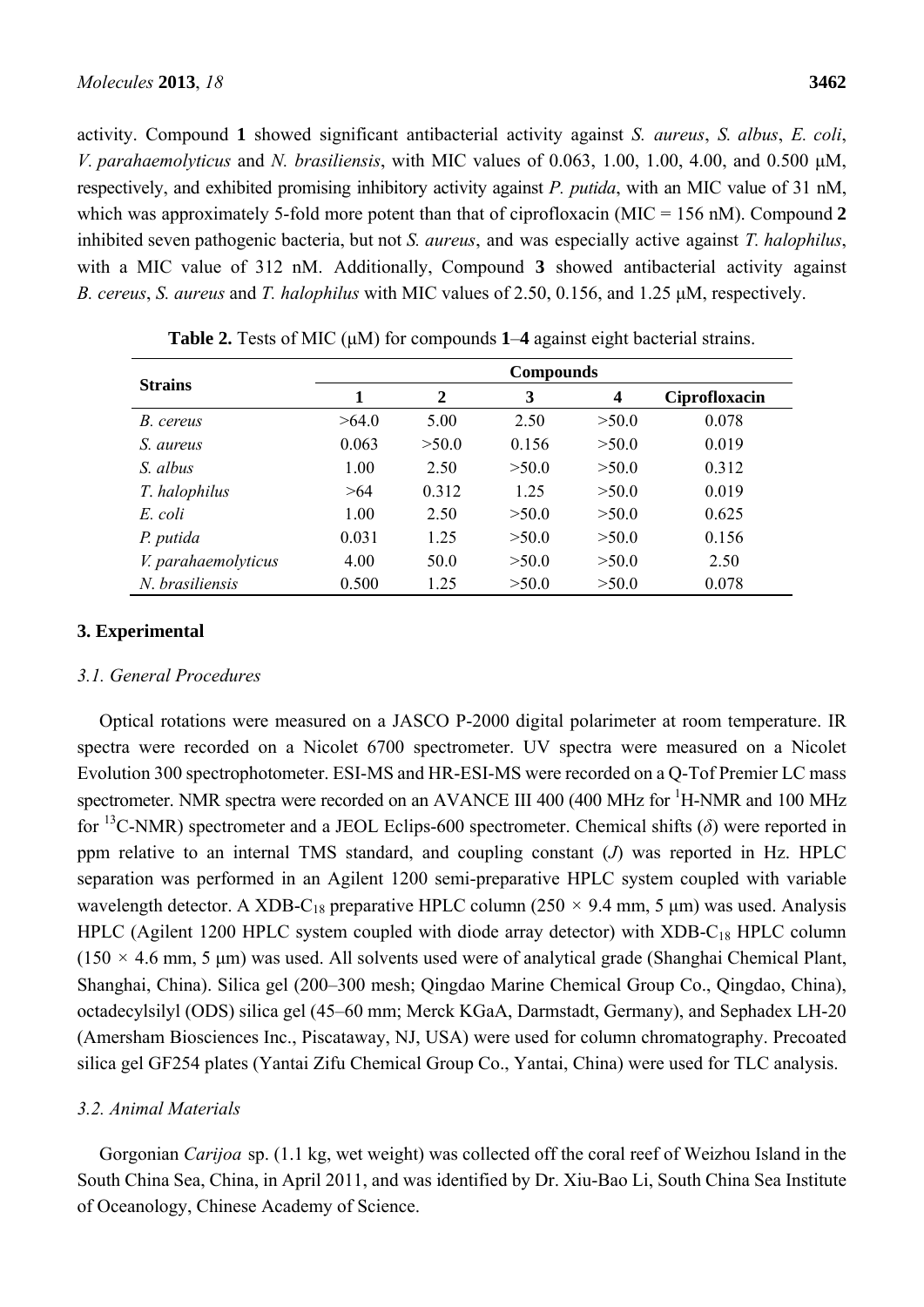## *3.3. Extraction and Isolation*

The frozen specimen was extracted with 95% EtOH ( $3 \times 2000$  mL) three times at room temperature for one week, and the solvent was evaporated *in vacuo*. The residue was partitioned in H<sub>2</sub>O (500 mL) and extracted with EtOAc three times  $(3 \times 1,000 \text{ mL})$  at room temperature. The EtOAc extract was concentrated *in vacuo* to afford 8 g of EtOAc residue, which was subjected to column chromatography (CC) on silica gel, using petroleum ether (b.p. 60–90 °C)–EtOAc (from 20:1 to 0:10) as eluent. By combining the fractions according to TLC ( $GF<sub>254</sub>$ ) monitoring, six fractions (Fr. 1–Fr. 6) were obtained. Fr. 2 (900 mg) was fractionated over silica gel CC eluted with petroleum ether−EtOAc gradients (from 25:1 to 3:1) to afford three sub-fractions (Fr.2.1−Fr.2.3). Repeated chromatography of Fr.2.3 using Sephadex LH-20 eluted with petroleum ether–CHCl<sub>3</sub>–MeOH (2:1:1) provided Fr.2.3.1–Fr.2.3.3, and then Fr.2.3.2 was purified by ODS CC eluted with MeOH to yield **2** (50 mg), and semi-preparative HPLC (MeOH:H<sub>2</sub>O = 80:20) to obtain 1 (4.3 mg), 3 (2.9 mg), and 4 (5.4 mg).

*15β-Hydroxypregna-1,4,20-trien-3-one* (**1**): pale yellow oil; [α]<sup>26</sup><sub>D</sub> −4° (*c* 0.4, CHCl<sub>3</sub>); UV (MeOH) λ<sub>max</sub> (log*ε*) 246 (4.00) nm, IR (KBr) *ν*max 3447, 2925, 2851, 1658, 1620, 1245, 910, 887 cm<sup>−</sup><sup>1</sup> ; 1 H-NMR and <sup>13</sup>C-NMR see Table 1; HRESIMS  $m/z$ :  $[M+H]^+$  313.2168 (C<sub>21</sub>H<sub>29</sub>O<sub>2</sub>, calcd. 313.2168),  $[M+Na]^+$ 335.1987 (C<sub>21</sub>H<sub>28</sub>O<sub>2</sub>Na, calcd. 335.1987).

# *3.4. Hydrolysis of Compound* **2**

Compound **2** (20 mg) was dissolved in ethanol (2.0 mL), then NaOH (40 mg) was added, and the solution was allowed to stir at room temperature for 12 h. After that the mixture was neutralized with excess hydrochloric acid, water (10 mL) was added, and the solution was then extracted with EtOAc (10 mL  $\times$  3). The organic solvent was removed with a high-vacuum pump and the crude mixture was subjected to preparative HPLC to obtain **1** (15 mg).

# *3.5. Preparation of the (S)- and (R)-MTPA Ester Derivatives of Compound* **1**

4-(Dimethylamino)pyridine (2 mg) and (*R*)-(–)-*α*-methoxy-*α*-(trifluoromethyl)phenylacetyl chloride (MTPA-Cl, 10 μL) were added in a solution of **1** (1.5 mg) in pyridine (500 μL). The mixture was stirred at room temperature for 12 h. The reaction mixture was then passed through a disposable pipet packed with silica gel and eluted with petroleum ether–EtOAc (5:1) to give the (*S*)-Mosher ester **1s**. Treatment of **1** (1.5 mg) with (*S*)-MTPA-Cl (10 μL) as described above yielded the corresponding (*R*)-Mosher ester 1r. Selected <sup>1</sup>H-NMR (CDCl<sub>3</sub>, 600 MHz) of (*S*)-MTPA ester (1s):  $\delta_H$  7.42–7.56 (5H, Ph), 7.01 (1H, d, *J* = 10.1 Hz, H-1), 6.21 (1H, dd, *J* = 10.1, 1.9 Hz, H-2), 6.03 (1H, br t, H-4), 5.71(1H, ddd, *J* = 17.1, 10.3, 7.3 Hz, H-20), 5.34 (1H, m, H-15), 5.05 (1H, dd, *J* = 10.3, 1.5 Hz, H-21a), 4.99 (1H, dd, *J* = 17.1, 1.5 Hz, H-21b), 2.55 (1H, m, H-16a), 1.99 (1H, m, H-17), 1.68 (1H, m, H-8), 1.64 (1H, m, H-16b), 1.14 (3H, s, H<sub>3</sub>-19), 1.06 (1H, m, H-14), 0.72 (3H, s, H<sub>3</sub>-18); selected <sup>1</sup>H-NMR (CDCl<sub>3</sub>, 600 MHz) of (*R*)-MTPA ester (1**r**):  $\delta_H$  7.43–7.55 (5H, Ph), 7.02 (1H, d,  $J = 10.1$  Hz, H-1), 6.22 (1H, dd,  $J = 10.1$ , 1.9 Hz, H-2), 6.05 (1H, br t, H-4), 5.68 (1H, ddd, *J* = 17.1, 10.3, 7.3 Hz, H-20), 5.31 (1H, m, H-15), 5.03 (1H, dd, *J* = 10.3, 1.5 Hz, H-21a), 4.97 (1H, dd, *J* = 17.1, 1.5 Hz, H-21b), 2.53 (1H, m, H-16a), 1.96 (1H, m, H-17), 1.71 (1H, m, H-8), 1.60 (1H, m, H-16b), 1.17 (3H, s, H3-19), 1.07 (1H, m, H-14), 0.69 (3H, s, H3-18).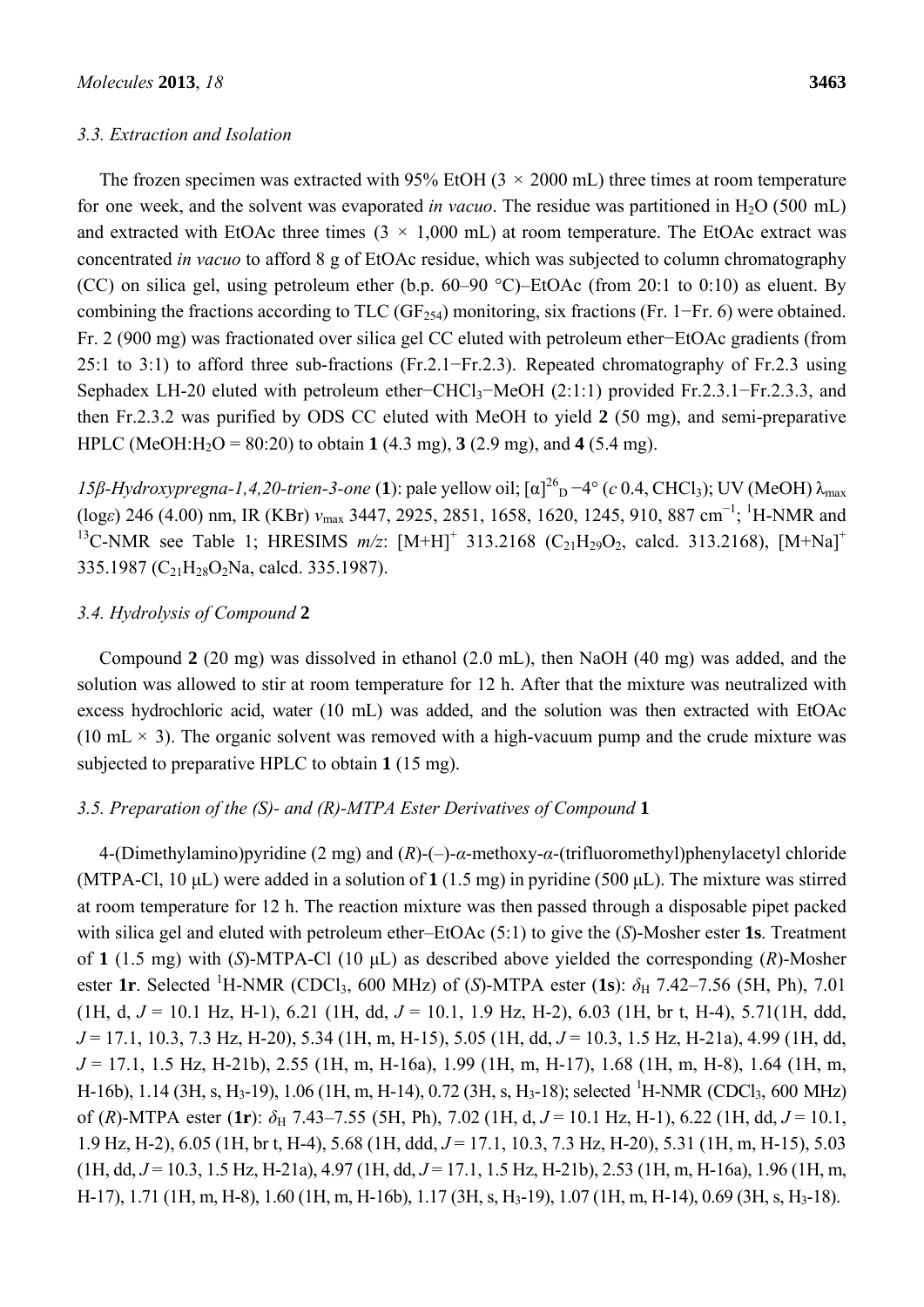### *3.6. Brine Shrimp Lethality Assay*

The growth inhibitory activity of the EtOAc extract was evaluated against the brine shrimp *Artemia salina* [18]. After incubation for 48 h, the brine shrimp lethality assay was performed on larvae of *A. salina* according to the published protocols [19]. Dimethyl sulfoxide (DMSO) was used as a negative control.

## *3.7. Cytotoxicity Test*

The isolated compounds were screened for cytotoxic activity *in vitro* against the human hepatoma cell line Bel-7402 and the normal human embryonic lung fibroblast cell line MRC-5 using the tetrazolium (MTT) microculture method [20]. Well-growing carcinoma cells were collected and seeded in 96-well plates at  $1 \times 10^5$ /mL density. When the cells anchored to the plates, the culture medium was replaced with fresh medium containing various concentrations of the compounds. Three duplicate wells were used for each sample. After incubation at 37 °C, 5% CO<sub>2</sub> for 48 h, 50  $\mu$ L MTT was added to each well for another 4 h incubation. Then, the MTT medium was discarded and warm dimethylsulfoxide (DMSO, 150 μL) was added. Absorbance was measured at 550 nm. Cisplatin was used as a positive control, and phosphate buffered saline was used as a blank control.

# *3.8. Antibacterial Activity Assay*

Antibacterial activity was evaluated by the conventional broth dilution assay [17]. Eight bacterial strains: *B. cereus* (ACCC 11077), *S. albus* (ATCC 8799), *S. aureus* (ATCC 27154), *T. halophilus*  (ATCC 13623), *E. coli* (ATCC 25922), *P. putida* (ATCC 17485), *N*. *brasiliensis* (ATCC 19019) and *V. parahaemolyticus* (ATCC 17802) were used, and ciprofloxacin was used as a positive control.

# **4. Conclusions**

In this study, four pregnane steroids **1**–**4** were obtained from a gorgonian *Carijoa* sp., of which compound **1** is a new pregnane. The absolute configuration of **1** was determined by application of the modified Mosher method. In addition, the absolute configuration for **2** was also reported for the first time. Among steroids from corals,  $C_{21}$  pregnane and their glycosides characterized by the unusual vinyl side chain represent a minor group of metabolites, and most of them are substituted by glycosides and present hydroxy or acetyl groups at C-3 instead of uncommon 3-one dienone [9,21–23]. In this work, we found pregnanes all with rare 3-one dienones, suggesting some specific metabolic pathway in this species.

## **Supplementary Materials**

Supplementary materials can be accessed at: http://www.mdpi.com/1420-3049/18/3/3458/s1.

## **Acknowledgements**

We thank Xiu-Bao Li from the South China Sea Institute of Oceanology, Chinese Academy of Science for identification of gorgonian. This work was supported by the Key Program of National Natural Science Foundation of China (No. 41130858), the National Natural Science Foundation of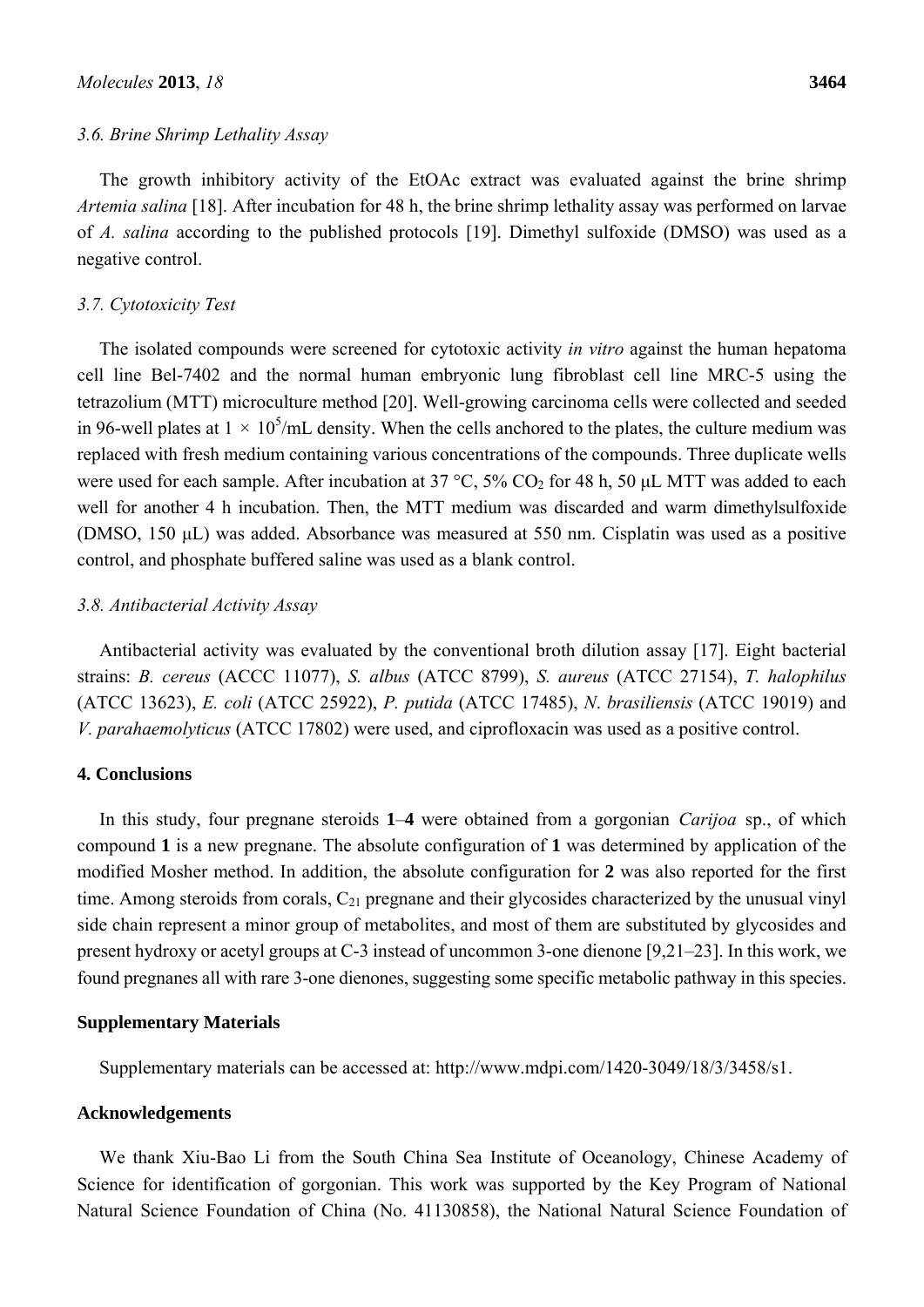China (Nos. 30901879; 81172977; 41176121), the Natural Science Foundation of Shandong Province (ZR2011DQ019), and the Program for New Century Excellent Talents in University, Ministry of Education of China (No. NCET-11-0472).

# **References**

- 1. Poza, J.J.; Fernández, R.; Reyes, F.; Rodríguez, J.; Jiménez, C. Isolation, biological significance, synthesis, and cytotoxic evaluation of new natural parathiosteroids A–C and analogues from the soft coral *Paragorgia* sp. *J. Org. Chem*. **2008**, *73*, 7978–7984.
- 2. Díaz-Marrero, A.R.; Porras, G.; Aragón, Z.; de la Rosa, J.M.; Dorta, E.; Cueto, M.; D'Croz, L.; Maté, J.; Darias, J. Carijodienone from the octocoral *Carijoa multiflora*. a spiropregnane-based steroid. *J. Nat. Prod.* **2011**, *74*, 292–295.
- 3. Wu, S.L.; Wang, G.H.; Dai, C.F.; Sheu, J.H. Pregnane-based steroids from a Formosan gorgonian *Subergorgia mollis*. *J. Chin. Chem. Soc*. **2004**, *51*, 205–208.
- 4. Reimão, J.Q.; Migotto, A.E.; Kossuga, M.H.; Berlinck, R.G.S.; Tempone, A.G. Antiprotozoan activity of Brazilian marine cnidarian extracts and of a modified steroid from the octocoral *Carijoa riisei*. *Parasitol Res*. **2008**, *103*, 1445–1450.
- 5. Regalado, E.L.; Tasdemir, D.; Kaiser, M.; Cachet, N.; Amade, P.; Thomas, O.P. Antiprotozoal steroidal saponins from the marine sponge *Pandaros acanthifolium*. *J. Nat. Prod*. **2010**, *73*, 1404–1410.
- 6. Chao, C.H.; Wen, Z.H.; Su, J.H.; Chen, I.M.; Huang, H.C.; Dai, C.F.; Sheu, J.H. Further study on anti-inflammatory oxygenated steroids from the octocoral *Dendronephthya griffin*. *Steroids* **2008**, *73*, 1353–1358.
- 7. Fang, H.Y.; Liaw, C.C.; Chao, C.H.; Wen, Z.H.; Wu, Y.C.; Hsu, C.H.; Dai, C.F.; Sheu, J.H. Bioactive pregnane-type steroids from the soft coral *Scleronephthya gracillimum*. *Tetrahedron* **2012**, *68*, 9694–9700.
- 8. Wang, S.K.; Dai, C.F.; Duh, C.Y. Cytotoxic pregnane steroids from the Formosan soft coral *Stereonephthya crystalliana*. *J. Nat. Prod*. **2006**, *69*, 103–106.
- 9. Han, L.; Wang, C.Y.; Huang, H.; Shao, C.L.; Liu, Q.A.; Qi, J.; Sun, X.P.; Zhai, P.; Gu, Y.C. A new pregnane analogue from Hainan soft coral *Scleronephthya gracillimum* Kuekenthal. *Biochem. Sys. Ecol.* **2010**, *38*, 243–246.
- 10. Wang, C.Y.; Zhao, J.; Liu, H.Y.; Shao, C.L.; Liu, Q.A.; Liu, Y.; Gu, Y.C. Two new eicosanoids with a unique isovalerianic acid ester moiety from the South China Sea gorgonian *Dichotella gemmacea*. *Lipids* **2011**, *46*, 81–85.
- 11. Li, R.; Shao, C.L.; Qi, X.; Li, X.B.; Li, J.; Sun, L.L.; Wang, C.Y. Polyoxygenated sterols from the South China Sea soft coral *Sinularia* sp. *Mar. Drugs* **2012**, *10*, 1422–1432.
- 12. Li, L.; Sheng, L.; Wang, C.Y.; Zhou, Y.B.; Huang, H.; Li, X.B.; Li, J.; Mollo, E.; Gavagnin, M.; Guo, Y.W. Diterpenes from the Hainan soft coral *Lobophytum cristatum* Tixier-Durivault. *J. Nat. Prod*. **2011**, *74*, 2089–2094.
- 13. Ciavatta, M.L.; Gresa, M.P.L.; Manzo, E.; Gavagnin, M.; Wahidulla, S.; Cimino, G. New  $C_{21}\Delta^{20}$ pregnanes, inhibitors of mitochondrial respiratory chain, from Indopacific octocoral *Carijoa* sp. *Tetrahedron Lett*. **2004**, *45*, 7745–7748.